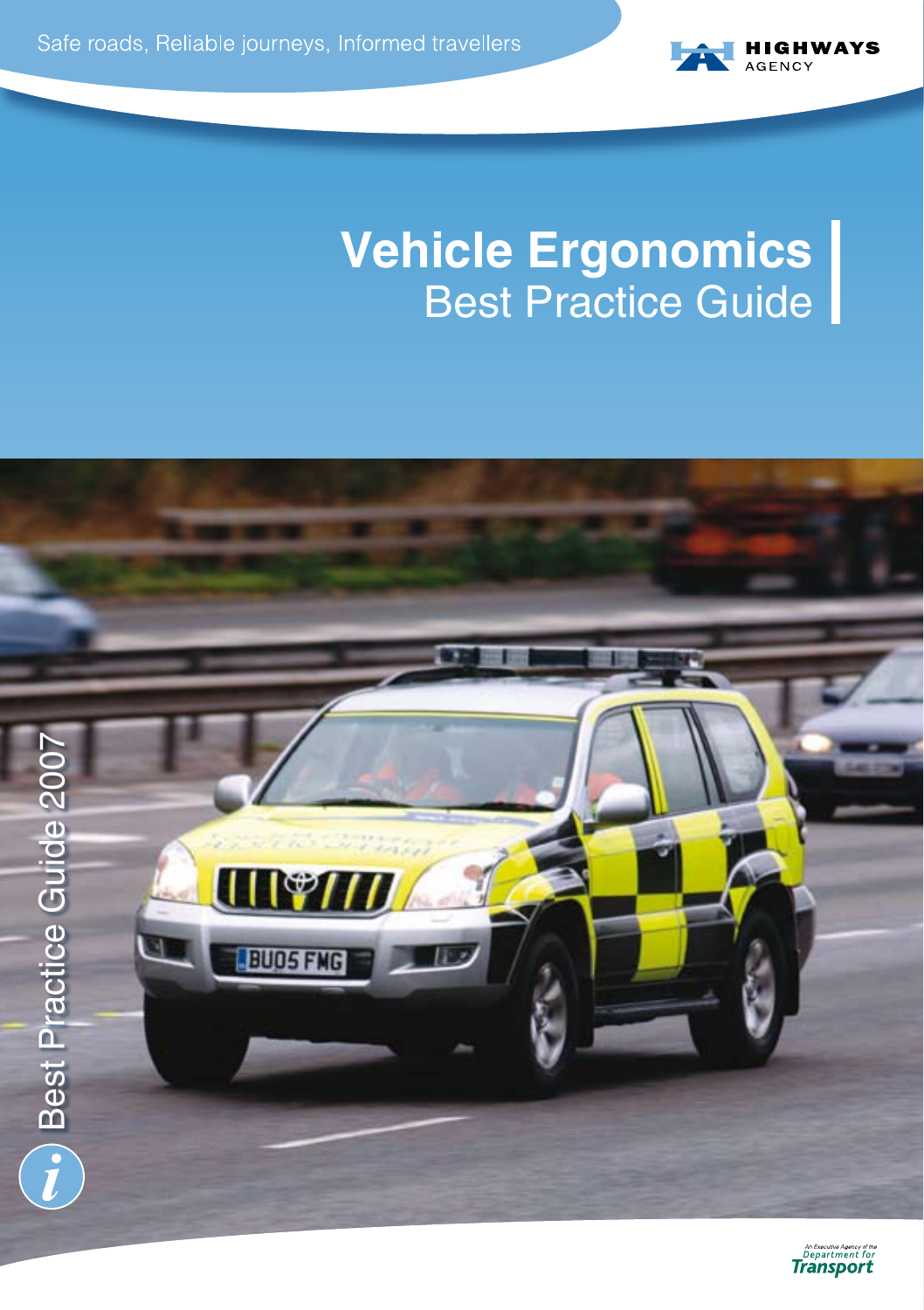# Introduction

About 80% of us will experience back pain at some stage in our lives. A number of work and leisure activities can contribute to back pain, but if you spend long hours driving, you may suffer from prolonged discomfort or pain in your back.

Sitting in the same position for long hours gripping the steering wheel and being exposed to vibration from the road can contribute to the wear and tear on your back, but there are things you can do to reduce your chances of suffering from back pain.

- $\bullet$  Vary your work activities as much as possible during the day. Swap between the roles of driver and comms officer so that your posture changes. Try not to keep the same role for more than four hours.
- Take a break from driving every couple of hours.
- $\bullet$  Make sure you get out of the vehicle as often as possible, move about and carry out small stretches if you can. Do not carry out any sudden intense physical activity (such as lifting, bending or stretching) without warming up first.
- Make small adjustments to your driving position every couple of hours.
- Follow the posture quide on the following pages to make sure you are sitting correctly.

With thanks to Professor Mark Porter and his Design and Technology team at Loughborough University. Mark has 30 years experience of working in vehicle ergonomics for manufacturers, suppliers, occupational health professionals and drivers.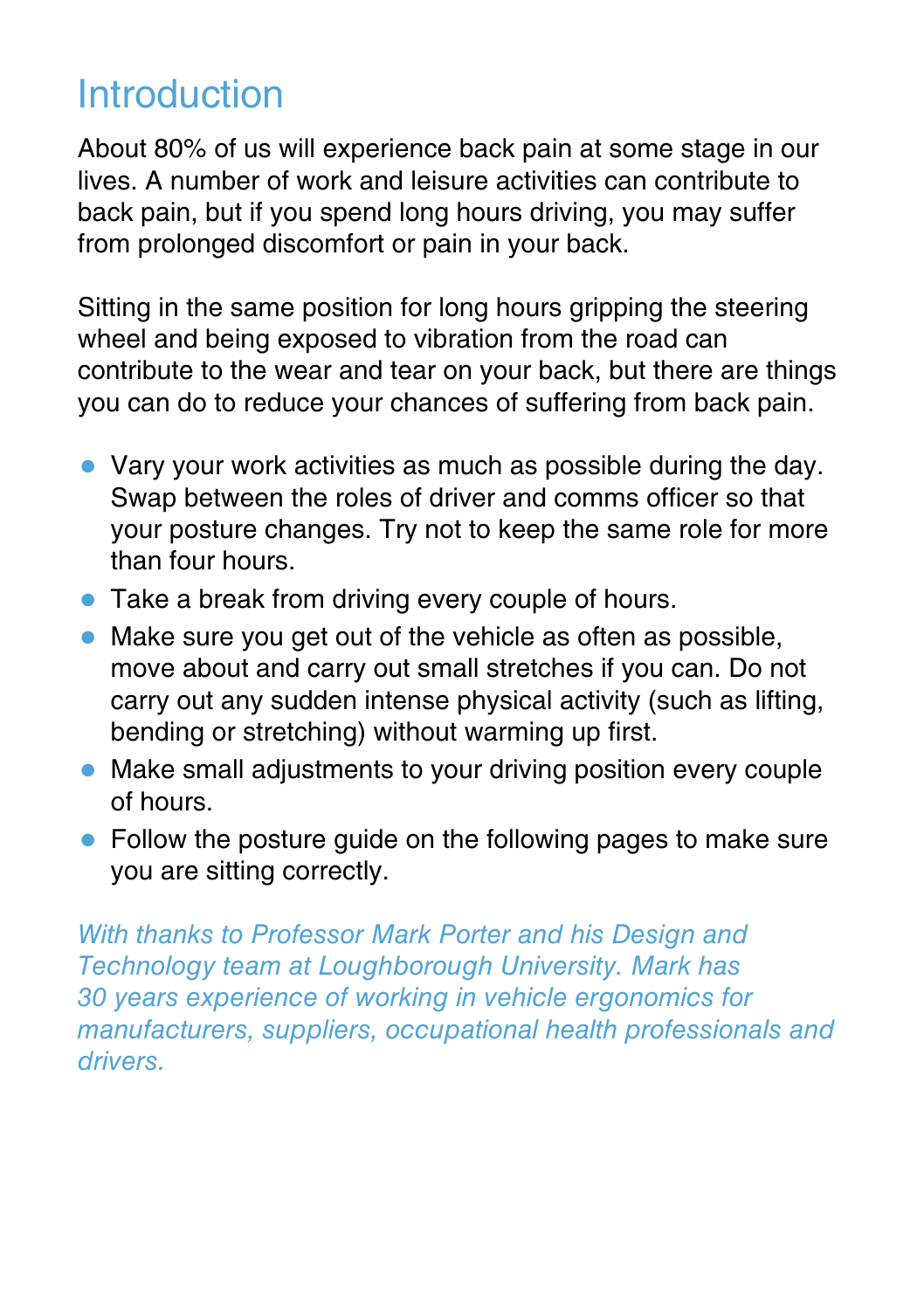# Driving Posture Guide

Start with the initial set up position, where adjustable:

- Steering wheel fully up and fully forward.
- $\bullet$  Seat height at its lowest.
- Cushion tilted so that front edge is in lowest position.
- $\bullet$  Back rest approximately 30 degrees reclined from vertical.
- **Lumbar adjustment backed off.**
- $\bullet$  Seat fully rearwards.

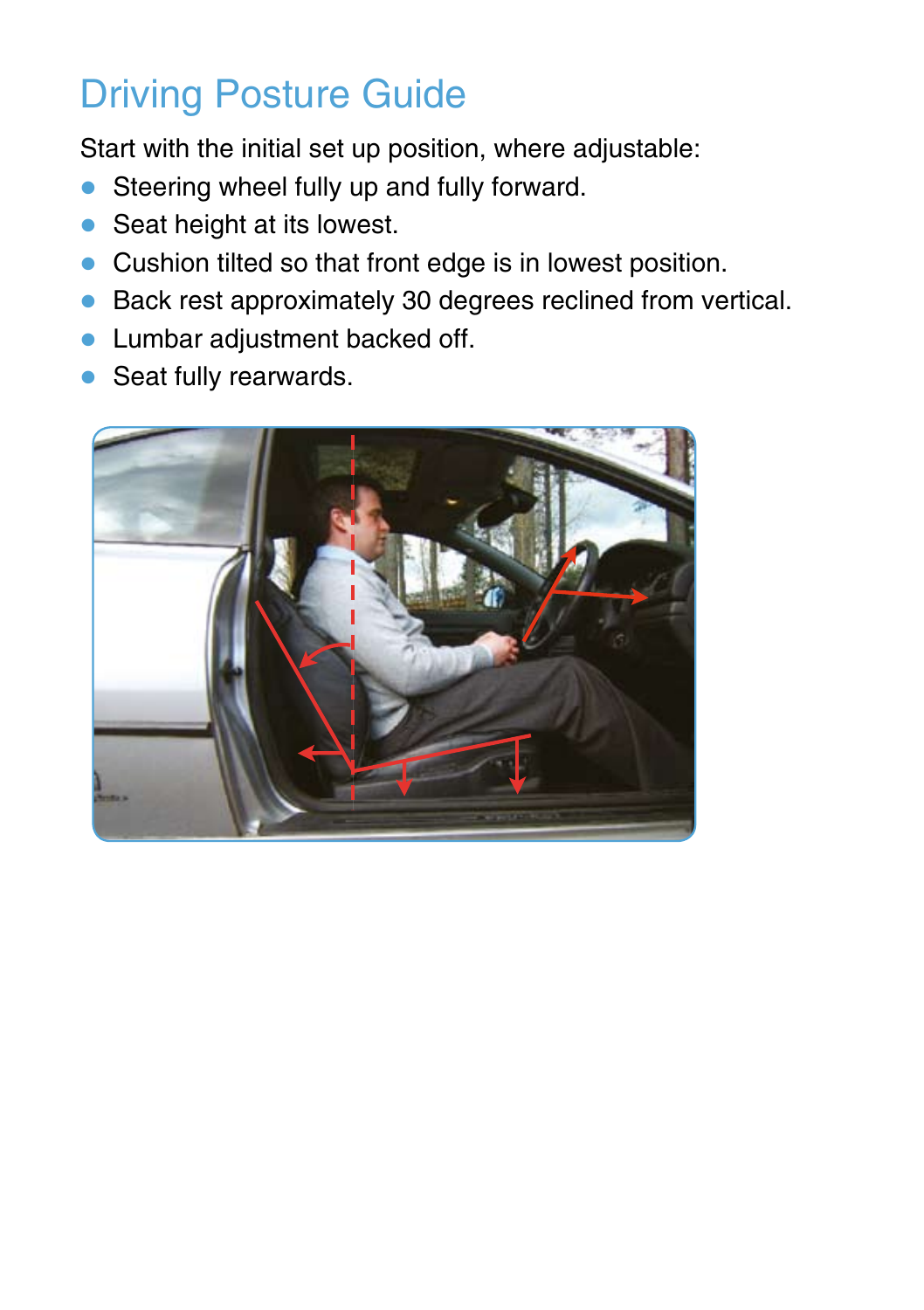#### Raise the seat as high as is comfortable to improve your vision of the road. **1**

- $\bullet$  Check you have adequate clearance from the roof.
- Ensure you have maximum vision of the road.



- Move the seat forwards until you can easily fully depress the clutch pedal and the accelerator pedal. **2**
	- Adjust the seat height as necessary to give good pedal control.

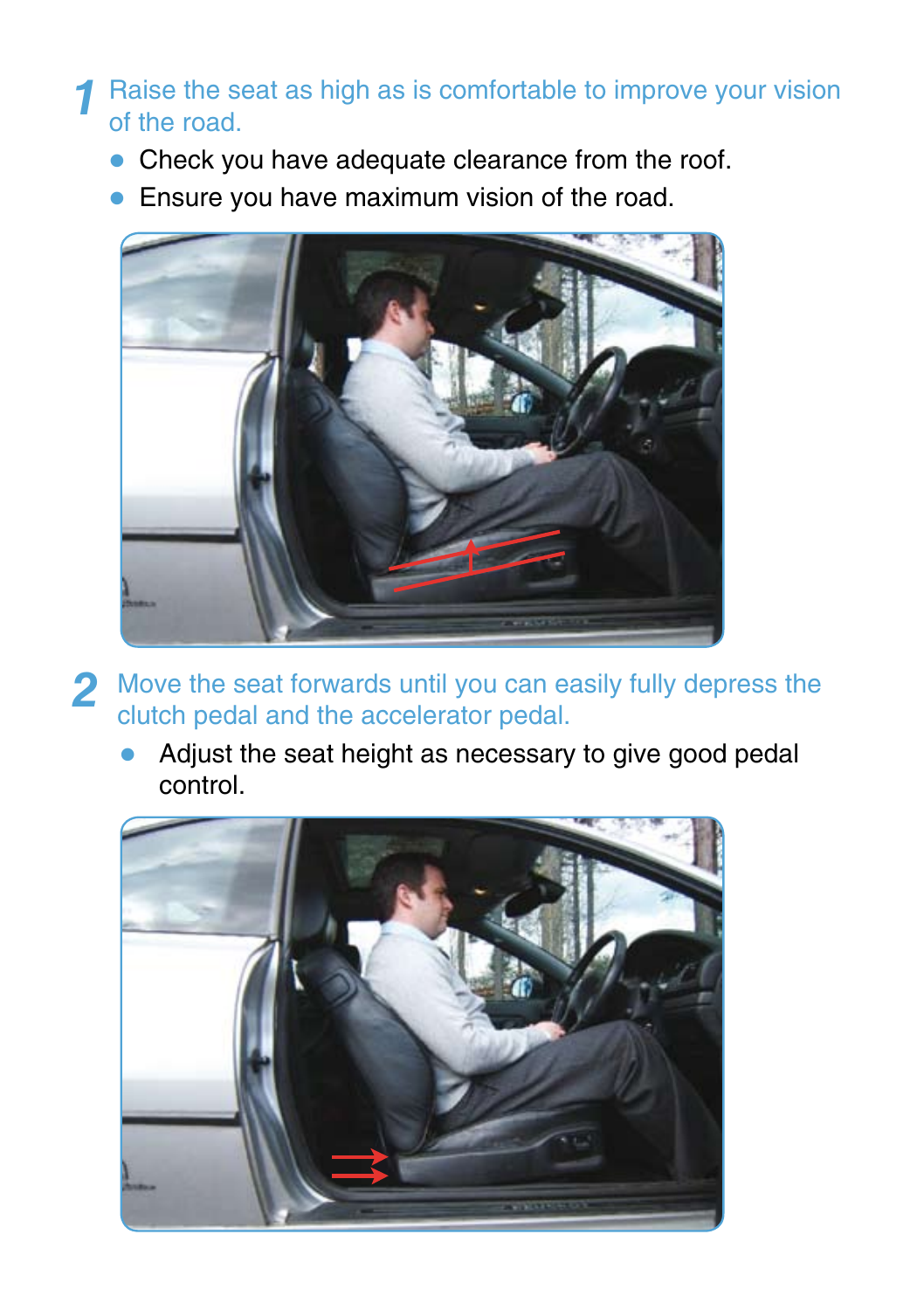**3** Adjust cushion tilt angle so that the thighs are supported along the length of the cushion the length of the cushion.

• Avoid pressure behind the knee.



**4** Adjust the backrest so it provides continuous support along the length of the back and is in contact up to shoulder height.

• Avoid reclining the seat too far as this can cause excessive forwards bending of the head and neck and you may feel your thighs sliding forwards on the cushion.

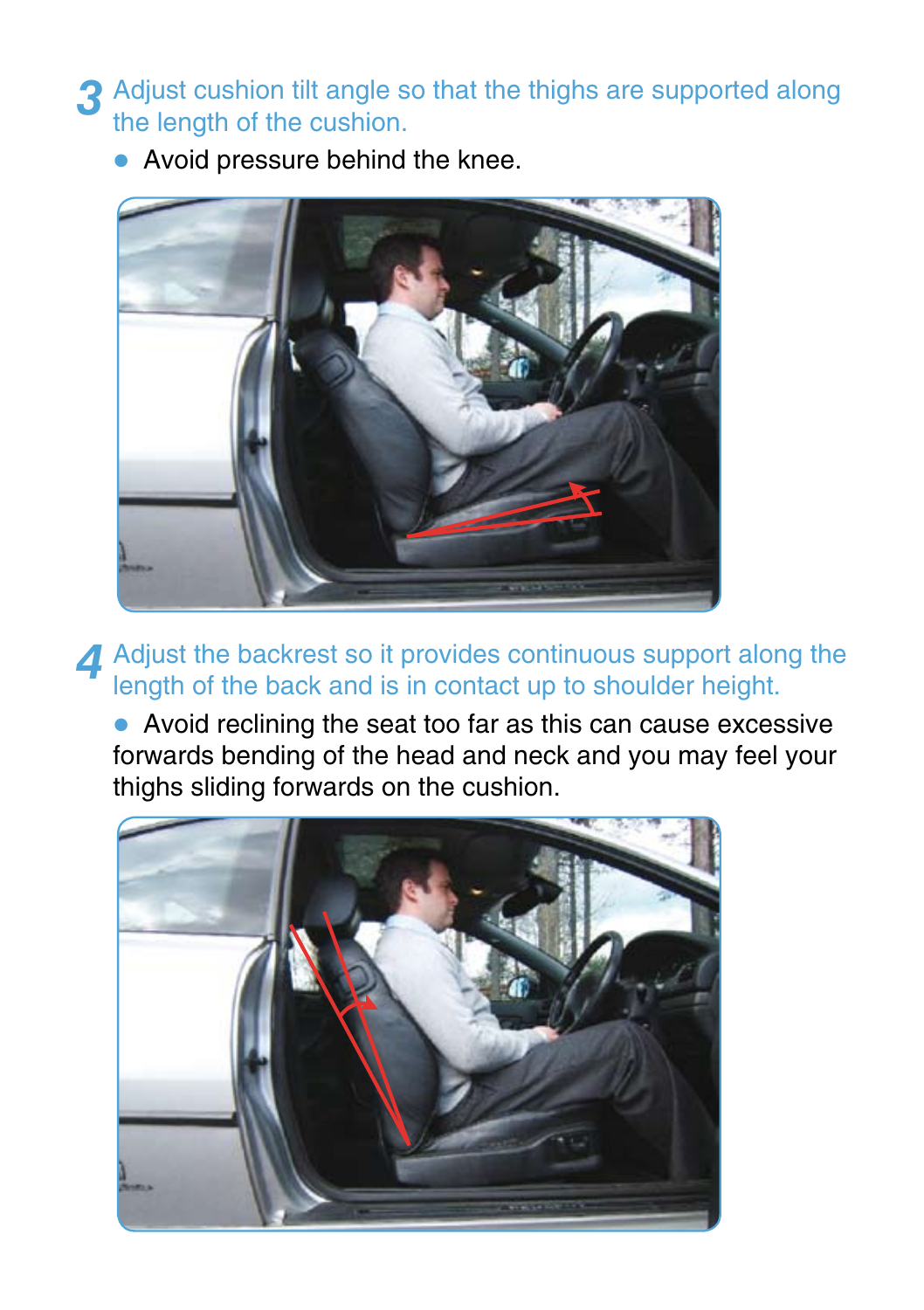- Adjust the lumbar support to give even pressure along the length of the backrest. **5**
	- $\bullet$  Ensure lumbar support fits your back, is comfortable with no pressure points or gaps.



- **6** Adjust the steering wheel rearwards and downwards for easy reach.
	- Check for clearance with thighs and knees when using pedals.
	- Ensure display panel is in full view and not obstructed.

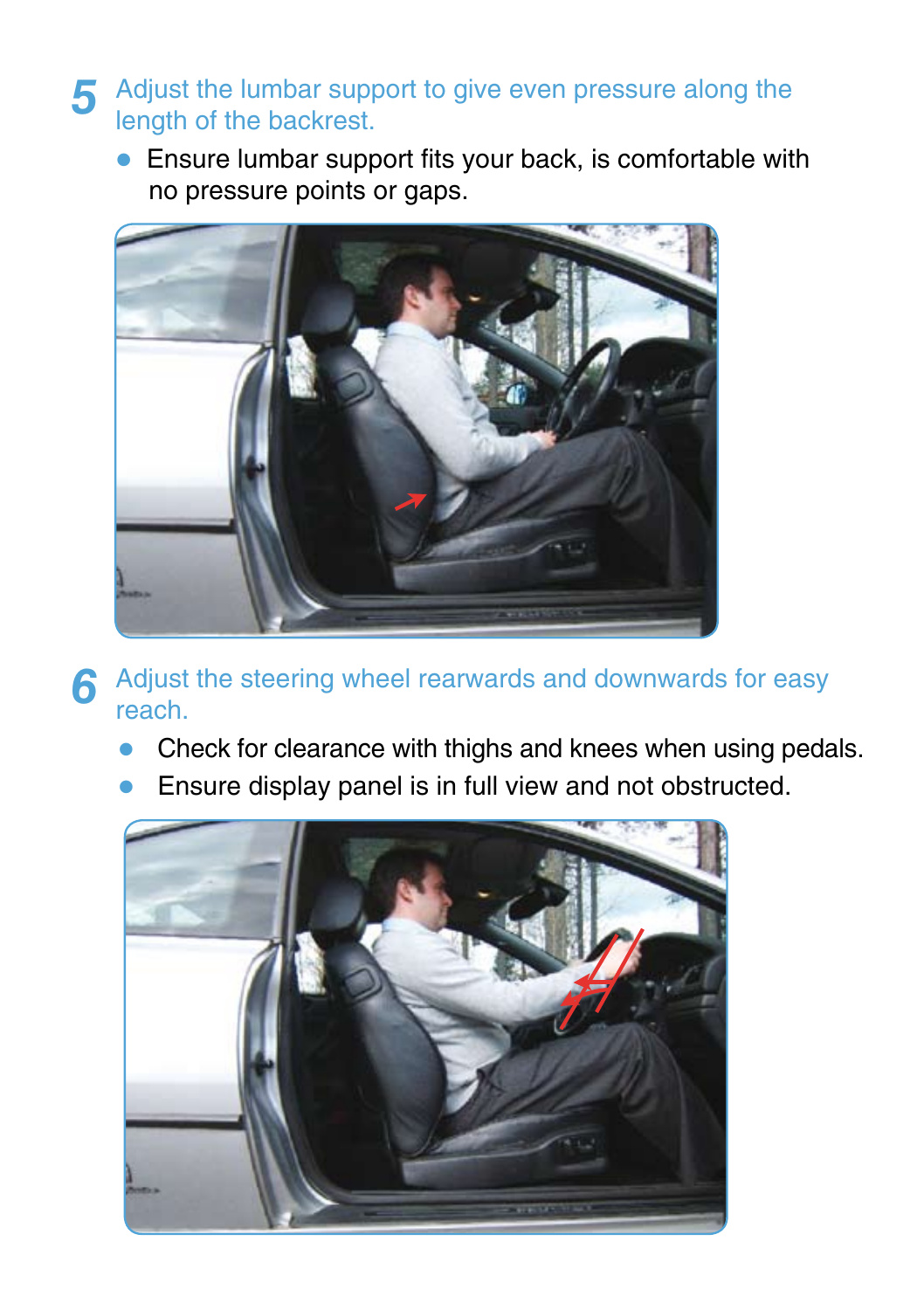**7** Adjust the head restraint to ensure the risk of injury is reduced in the event of a car accident.



**8** Adjust the rear view and side mirrors ensuring that they can be used without excessive straining of the neck or upper body.

### Repeat 1-8 and fine tune as necessary

Be aware that many vehicles will not allow you as much flexibility of driving posture as you may wish. Particular vehicles may cause you to adopt a coping posture. For example, limited headroom forces a reclined posture, making reach to the steering wheel a problem. This leads to excessive forward bending of the head and neck and a slouched posture.

The Highways Agency is investigating the ergonomics of HATO vehicles, but if you find that you experience discomfort when driving please raise the issue with your supervisor or health and safety representative.

For more information please visit the Driving Ergonomics website: www.drivingergonomics.com